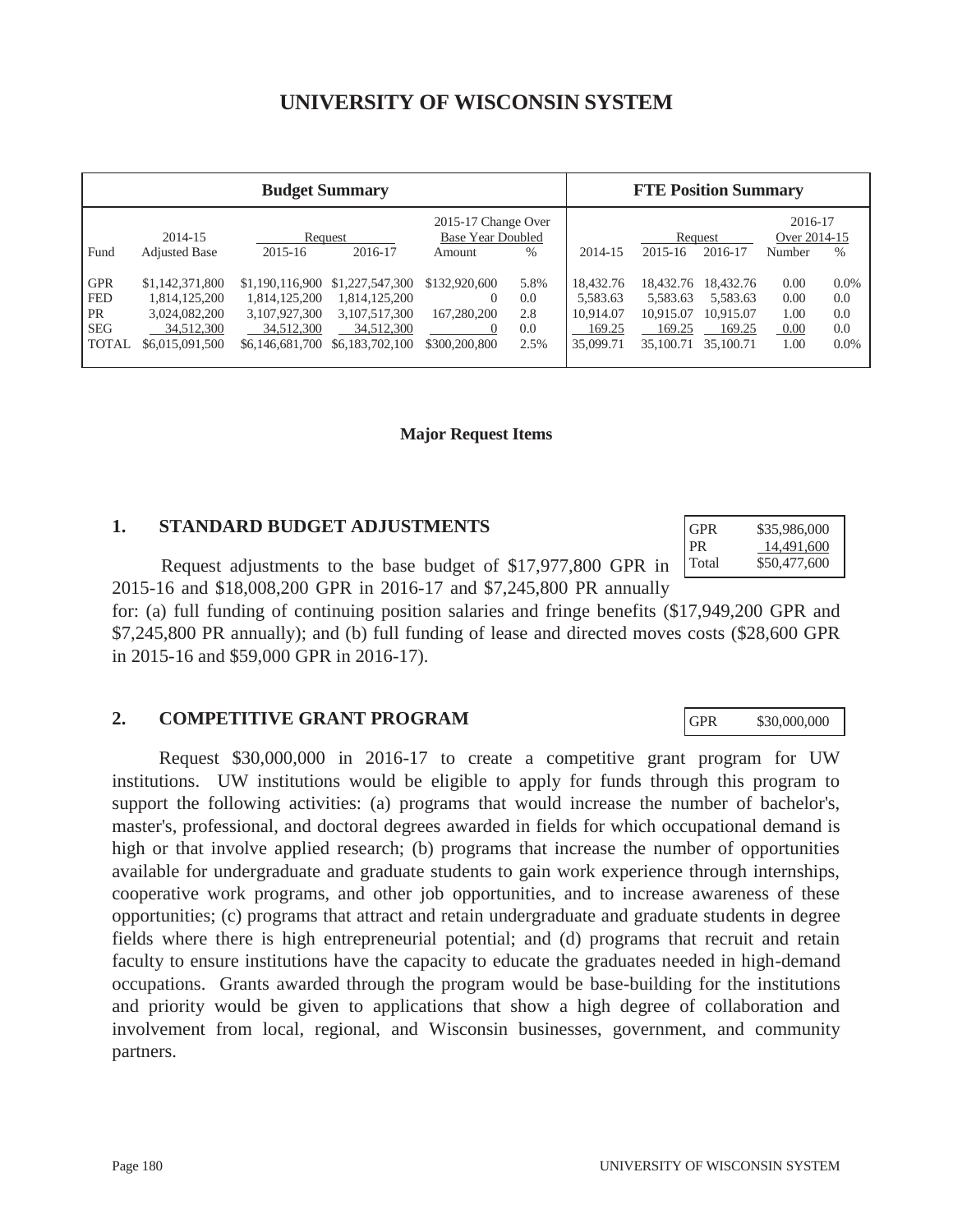A similar competitive grant program was created in 2013 Act 20 for UW institutions known as the incentive grant program. Through the incentive grant program, UW institutions could apply for funding to support programs in any of eight categories including: (a) programs that would increase the number of degrees granted in fields for which the occupational demand is high or in fields that are jointly determined to be high-demand fields by the Department of Workforce Development and the Board of Regents; and (b) programs that would increase the number of opportunities available to students to gain work experience in their fields through internships or cooperative work experiences. The Board of Regents was required to allocate \$11,250,000 in each year of the biennium from its program revenue appropriation for general program operations to fund the incentive grant program. Act 20 also specified that grants awarded through the incentive grant program would not be base-building for the institutions.

#### **3. FUND TUITION PORTION OF 2013-15 PAY PLAN**

 Request \$27,300,000 beginning in 2016-17 to fund the tuition portion of salary increases approved by the Joint Committee on Employment Relations (JCOER) and increases in fringe benefit costs that occurred during the 2013-15 biennium.

 In June, 2013, JCOER approved 1% annual pay increases for UW employees during the 2013-15 biennium and a \$0.25 wage increase for all employees earning less than \$15 an hour. State general purpose revenue (GPR) funds were provided to fund 41% of the cost of these salary increases and increases in fringe benefit costs in 2013-14. The remainder of these costs are funded by UW institutions using a combination of other revenues, including tuition, auxiliary, general operations, and federal revenues, based on the proportion of the payroll costs that are funded with those revenues. In previous biennia, the UW Board of Regents has increased tuition to generate revenues to fund the tuition portion of the JCOER-approved pay plan and increases in fringe benefit costs. Because the Regents were prohibited by law from increasing tuition for resident undergraduate students during the 2013-15 biennium and froze tuition for all other students in that biennium, UW institutions were unable to generate additional tuition revenues to fund the tuition portion of salary and fringe benefit cost increases. UW institutions have funded the tuition portion of these cost increases during 2013-14 and 2014-15 using base operating funds and fund balances and, under this proposal, would continue to do so in 2015-16.

## **4. ECONOMIC DEVELOPMENT INCENTIVE GRANT PROGRAM**

 Request \$22,500,000 in 2015-16 to continue the incentive grant program created by 2013 Act 20 with an enhanced focus on economic development. The funding requested would be used to award grants on a competitive basis to UW institutions to support programs that would do one of the following: (a) encourage the establishment or growth of businesses in Wisconsin, or create or retain jobs in Wisconsin; (b) increase or enhance research and development activities with a focus on those that lead to commercialization of products; and (c) provide financial and material support for UW faculty and students engaged in entrepreneurial activities. Consistent with grants awarded during the 2013-15 biennium, grants would not be base-building but may be

GPR \$22,500,000

GPR \$27,300,000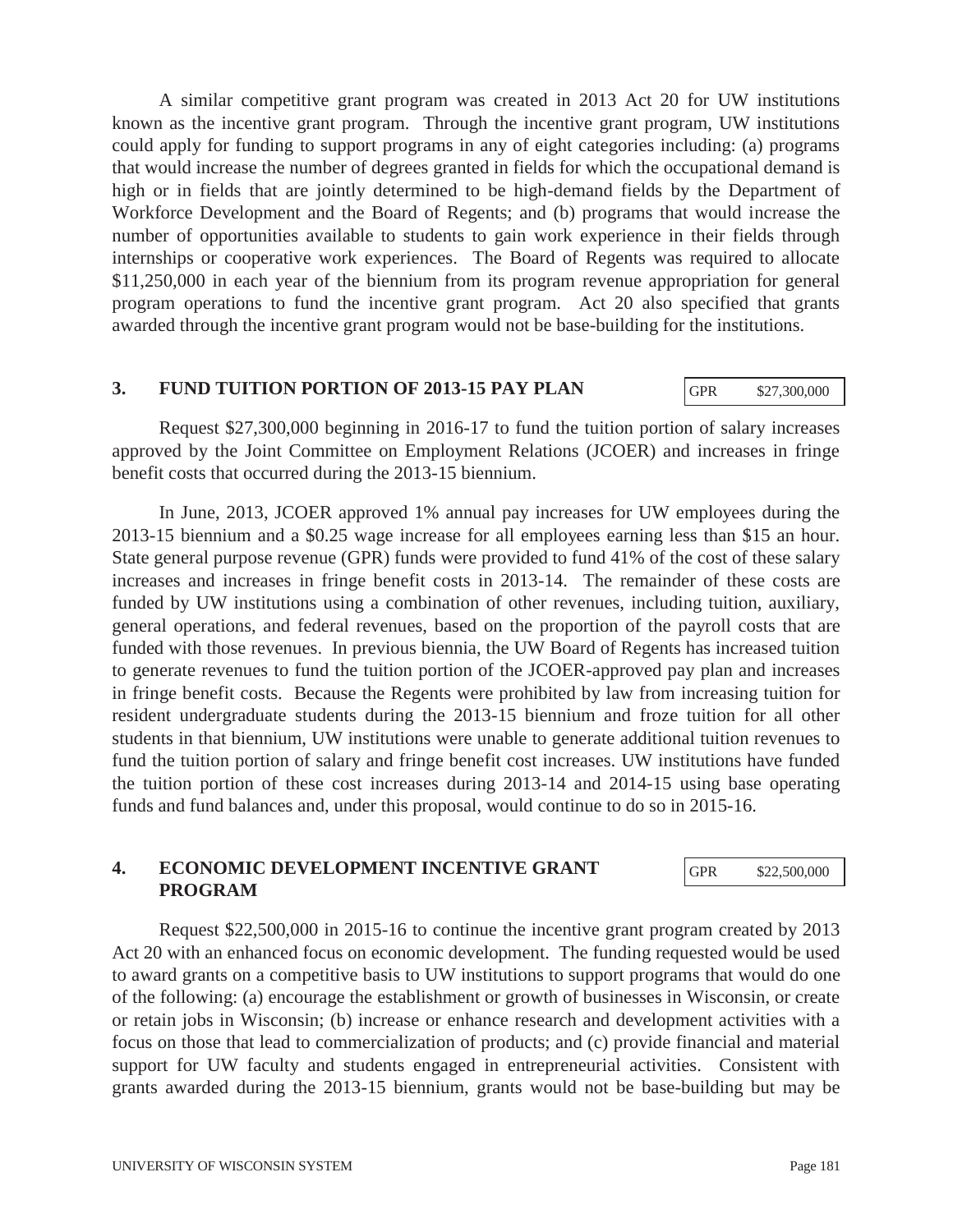Request additional expenditure authority of \$75,799,500 annually to reflect increases in tuition revenue during the 2012-13 and 2013-14 fiscal years. The increase in tuition revenue is attributable to: (a) enrollment increases (\$43,003,200); (b) increases in revenues generated by self-supporting programs (\$16,712,400); and (c) differential tuition increases implemented prior to the 2013-14 year (\$16,083,900). Tuition revenues are deposited in the UW System's program

## **6. ADJUST GENERAL PROGRAM OPERATIONS APPRO-PRIATION TO REFLECT INCREASES IN TUITION REVENUES**

PR \$151,599,000

GPR \$15,400,000

 Through the 2013-15 incentive grant program UW institutions could apply for funds to support programs in three broad categories: (a) economic development programs; (b) programs that have as their objective the development of an educated and skilled workforce; and (c) programs to approve the affordability of postsecondary education for resident undergraduates. Eligible economic development programs were defined as those that either: (a) had the primary purpose of encouraging the establishment and growth of business in this state, including the creation and retention of jobs; or (b) received funding through the state or federal government through state appropriations and provide financial assistance, tax benefits, or direct services to specific industries, businesses, local governments, or organizations. The Board of Regents transferred \$11,250,000 in each year of the biennium from tuition revenue balances to fund the incentive grant program. Act 20 also specified that grants awarded through the incentive grant program would not be base-building for the institutions but may be awarded for a period of up to three years. The Board of Regents and the UW-Madison Chancellor were also required to include the goals, results, and budget for each program that was awarded funds through the incentive grant program and a summary of this information in the annual accountability reports submitted to the Governor and Legislature.

Request \$6,400,000 in 2015-16 and \$9,000,000 in 2016-17 to fund: (a) the course options

program, which allows high school students to earn college credits at no cost to the student (\$3,600,000 in 2015-16 and \$5,400,000 in 2016-17); (b) pilot programs in remedial education and the implementation of those programs found to be most successful (\$1,000,000 annually); (c) participation in the National Student Clearinghouse program to identify transfer students who may be eligible for degrees, subscriptions to and licenses for services to identify transfer opportunities and career paths for students, and improvements to the web-based transfer information system (TIS) (\$1,000,000 annually); (d) UW Flexible Option core program operations (\$700,000 in 2016-17); (e) the creation of the talent market, an online resource which would connect Wisconsin businesses and students graduating from UW institutions (\$500,000 annually); and (f) programs to support low-income, first-generation, and traditionallyunderrepresented students and to prepare all students for success in a diverse culture and

awarded for a period of up to three years. Under the proposal, the UW System would report on program budgets, goals, and outcomes annually.

## **5. COURSE OPTIONS AND OTHER PROGRAMS**

workplace (\$300,000 in 2015-16 and \$400,000 in 2016-17).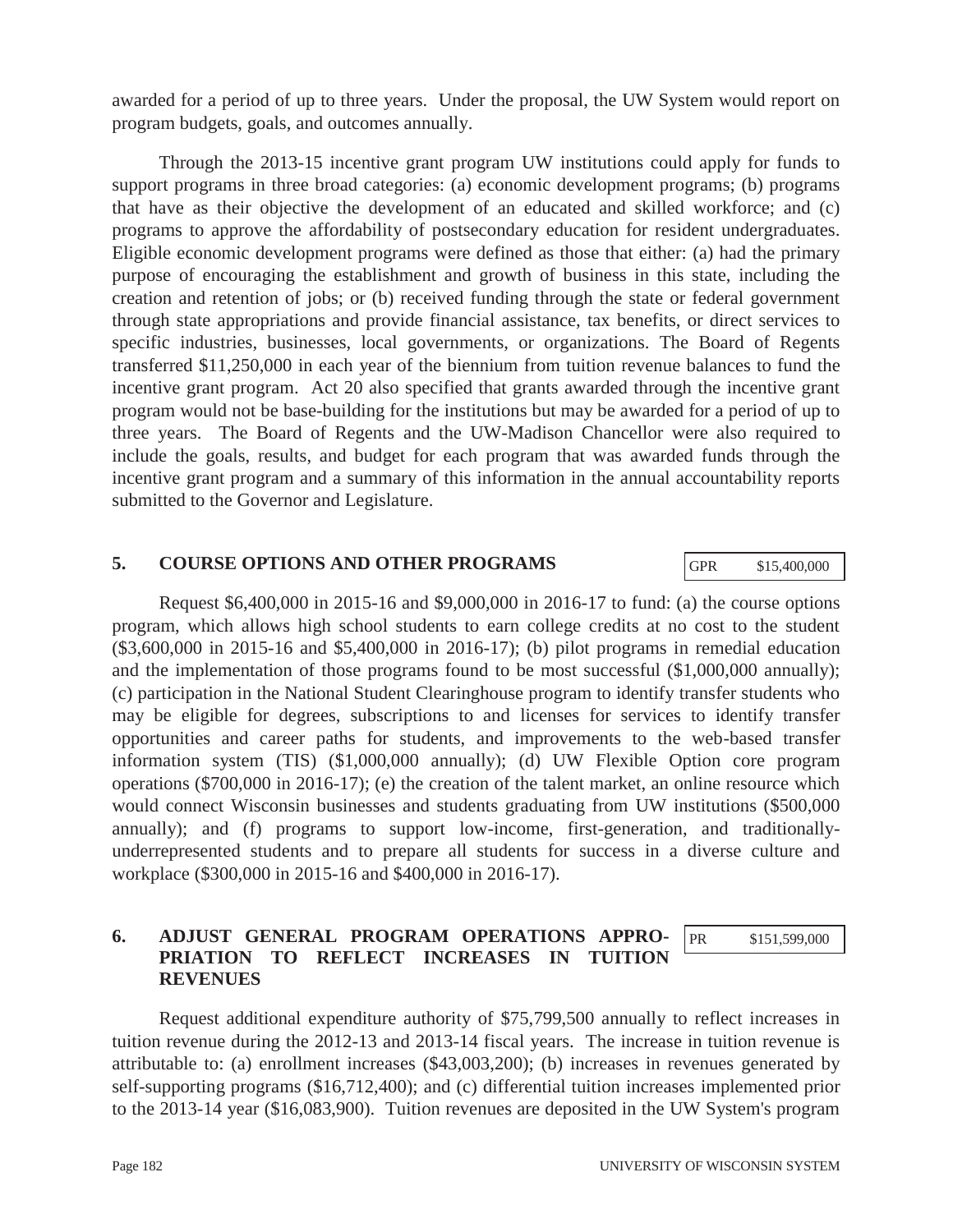revenue (PR) general program operations appropriation which is an "all moneys received" appropriation, meaning that all revenues may be spent regardless of the amount shown in the appropriation schedule.

## **7. AUTHORITY TO GRANT MERIT COMPENSATION ADJUSTMENTS**

 Request statutory language changes to permit the Board of Regents to grant salary increases to recognize merit to UW employees using base funding.

 Under current law, UW employees who are members of the state classified service may be awarded salary increases to recognize merit. UW senior executives, administrators, faculty, and academic staff may not be awarded salary increases to recognize merit unless the compensation plan for those employees approved by the Joint Committee on Employment Relations (JCOER) permits such adjustments.

 On July 1, 2015, the UW System and UW-Madison will implement two new personnel systems, one for all UW-Madison employees and one for all other UW System employees. Those personnel systems would apply to all UW employees including senior executives, administrators, faculty, academic staff, and employees who are currently members of the state classified service. After that date, JCOER would approve compensation plans for all UW employees and no UW employees could be awarded salary increases to recognize merit unless those compensation plans permit such adjustments.

## **8. AUTHORITY TO APPROVE COMPENSATION PLANS**

 Request that the Board of Regents and the UW-Madison Chancellor be granted the authority to approve compensation plans for all UW employees. This would include the authority to establish and adjust pay ranges, assign employees to pay ranges, and grant compensation adjustments on the basis of merit, market, and equity beyond the general wage adjustments included in the state's compensation plan. Under the proposal, the UW System would continue to receive funding for general wage adjustments and fringe benefit costs approved by the Joint Committee on Employment Relations (JCOER) from the state's compensation reserve and UW employees would continue to participate in the state's supplemental health insurance credit conversion (SHICC) program.

 Under current law, the Board of Regents submits a recommendation for compensation and benefits adjustments for UW senior executives, administrators, faculty, and academic staff to the Director of the Office of State Employment Relations (OSER). The OSER Director subsequently submits a proposal for adjusting compensation and benefits for those UW employees to JCOER for approval. The proposal may include across-the-board pay adjustments and pay adjustments to recognize merit or other factors.

 On July 1, 2015, the UW System and UW-Madison will implement two new personnel systems, one for all UW-Madison employees and one for all other UW System employees, that are separate and distinct from the state personnel system. These personnel systems, which were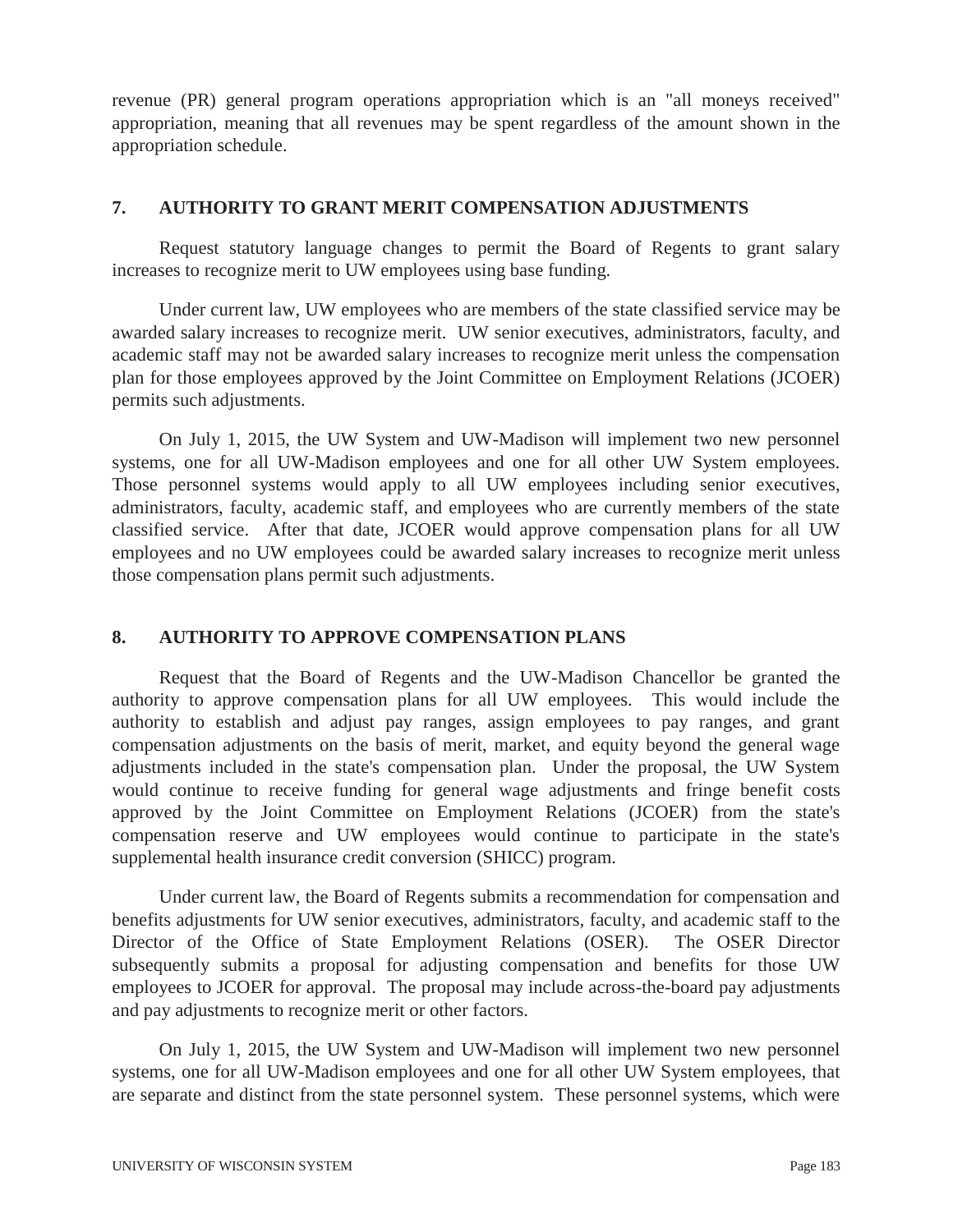approved by JCOER in April, 2014, would apply to all UW employees including faculty, academic staff, and employees who are currently members of the state classified service. After that date, Board of Regents and the UW-Madison Chancellor would submit recommendations for compensation and benefits adjustments for all UW employees to the OSER Director. The OSER Director would then submit a proposal for adjusting compensation and benefits for all UW employees to JCOER for approval. As under current law, the proposal could include across-theboard pay adjustments and pay adjustments to recognize merit or other factors.

 The accumulated sick leave credit conversion program allows retired state employees to convert unused sick leave credits that can be used to pay insurance premiums during retirement. Through the SHICC program, the state matches sick leave credits for retired state employees with 15 years or more of continuous state service.

## **9. ELIMINATE APPROVAL OF STUDENT-FEE FUNDED AUXILIARY RESERVES BY JFC AND DOA**

 Request that UW institutions be permitted to accumulate student fee-funded reserve funds in excess of 15% of the previous fiscal year's revenues from student segregated fees and student fee-funded auxiliary operations without prior approval from the Secretary of the Department of Administration (DOA) and the Joint Committee on Finance. Information related to auxiliary balances will continue to be reported in the UW System's new, annual report on program revenue balances.

 Under current law, the Board of Regents may not accumulate student fee-funded auxiliary reserve funds for any institution of more than 15% of the previous year's revenues from student segregated fees and student fee-funded auxiliary operations unless approved by the DOA Secretary and the Joint Committee on Finance. Requests for such approval must be submitted by September 15 of the fiscal year in which reserve funds are expected to exceed the 15% threshold and must include a plan specifying the amount of reserve funds that would be accumulated and the purposes for which the reserve funds would be applied.

 As recommended by the Joint Legislative Audit Committee in April, 2014, and approved by the Joint Committee on Finance in May, 2014, the Board of Regents is required to submit a report to both Committees on the level of program revenue balances by October 15 of each year. This report includes the dollar amount of auxiliary operations balances as of June 30 of the previous fiscal year and those balances as a percentage of total auxiliary operations expenditures in the previous year for each UW institution. If the auxiliary operations balance as a percentage of expenditures exceeds 12%, the institution must justify the balance by reporting the specific projects or initiatives for which the funds are being held, the amount of funds held for each project or initiative, the total amount of program revenue funds the institution plans to accumulate for the project or initiative, the total amount of funds expected to be expended on each project or initiative, and the timeframe in which those funds will be expended. These justifications must be approved by the Board of Regents.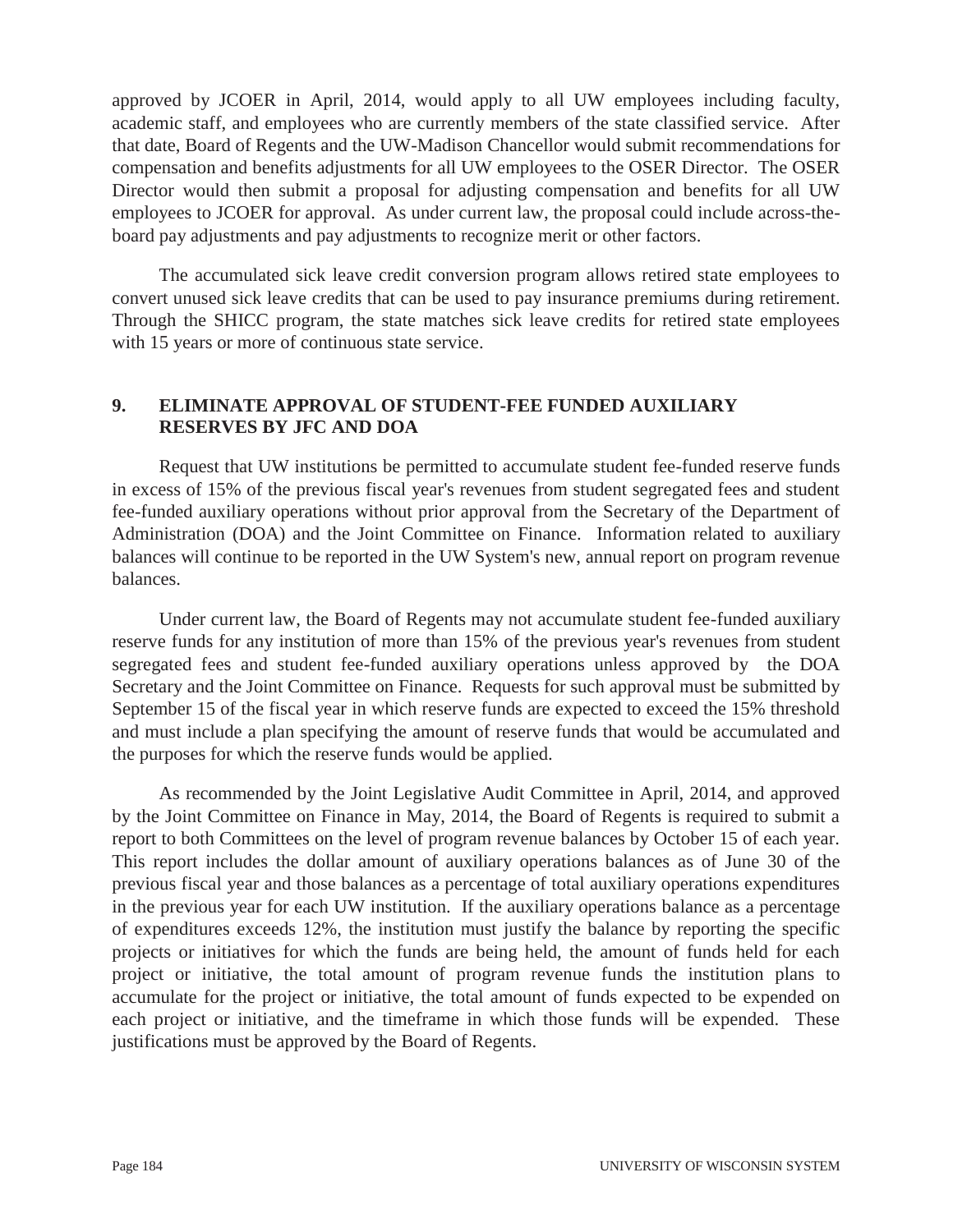#### **10. MODIFY THE REPORT ON FEES**

 Request that the language requiring the Board of Regents to submit a report listing all fees charged to students to the Joint Committee on Finance and the Joint Legislative Audit Committee annually by October 15 be changed such that: (1) the Board would be required to list only tuition and segregated fees; and (2) the Board would be required to submit the report by December 15 of each year. Under current law, the fees reported include academic fees, tuition, segregated fees, and any other fees charged to students.

## **11. VETERINARY DIAGNOSTIC LABORATORY**

GPR \$1,734,600

 Request \$867,300 annually to: (a) fund salary increases required by the state compensation plan and associated fringe benefit costs for entry-level chemist and microbiologist positions (\$427,900 annually); (b) fund promotions for professional staff members who also hold faculty positions (\$150,300 annually); and (c) fill five vacant positions (\$289,100 annually).

 The Veterinary Diagnostic Laboratory (VDL), which is attached to UW-Madison, provides laboratory testing services to Wisconsin's animal agriculture industry. VDL was transferred from the Department of Agriculture, Trade, and Consumer Protection (DATCP) to UW-Madison on July 1, 2000. According to the agency budget request, VDL received additional funding to pay for salary increases required under the state compensation plan for entry-level chemists and microbiologists when the lab was a component of DATCP but has not received funds to cover these costs since the transfer to UW-Madison. These salary increases, which occur in steps over a three-year period, amount to an annual salary increase of \$10,914 per position. Similarly, the cost of faculty promotions was not accounted for in the transfer of the lab from DATCP to UW-Madison. VDL professional staff members who also hold faculty appointments are generally promoted from the assistant to associate rank and from the associate to full rank over a period of 11 years resulting in a salary increase. VDL has reallocated funding from its base budget to fund the cost of these salary increases and faculty positions resulting in a number of vacant positions. If this request is approved, VDL would fill nine of those positions along with an additional five positions for which it is requesting funding. A total of 14 vacant positions would be filled including: (a) 2.0 scientists to initiate and maintain a metagenomics program; (b) 1.0 outreach coordinator to work with the bull semen industry; (c) 1.0 business services manager; (d) 5.0 microbiologists who would perform diagnostic work; (e) 2.0 microbiologists who would be dedicated to test development and improvement; (f) 1.0 client services supervisor; (g) 1.0 IT specialist to improve the website and service to submitters and assist with the quality management system; and (h) 1.0 poultry specialist.

#### **12. STATE LABORATORY OF HYGIENE -- OWI TESTING**

|           | Funding     | <b>Positions</b> |
|-----------|-------------|------------------|
| <b>PR</b> | \$1,189,500 | 1.00             |

 Request \$799,800 in 2015-16 and \$389,800 in 2016-17 and 1.0 position beginning in 2015-16 for the State Laboratory of Hygiene's forensic toxicology unit. The funding and position requested would be used to: (a) make 2.0 two-year project positions authorized by 2013 Act 20 permanent (\$137,800 annually); (b) hire an additional 1.0 analytical chemist (\$68,000